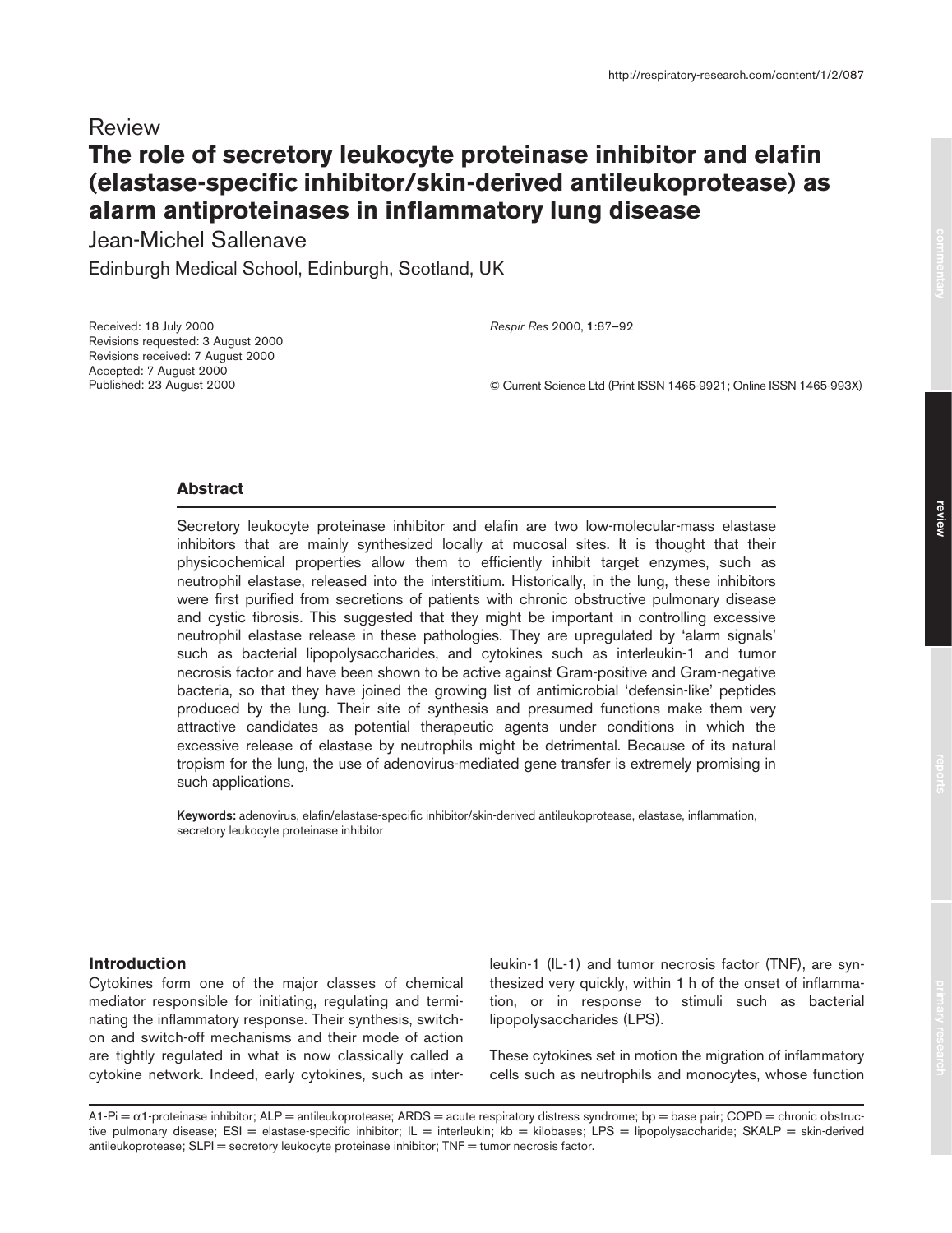is to eliminate the injurious agent and restore homeostasis. To migrate from the vascular space and gain access to the inflammatory site through the interstitium, it has been hypothesized that these inflammatory cells use a variety of proteases (such as neutrophil and monocyte/macrophage metalloproteases and elastases).

To contain the potential injurious effects of excess release of these proteases, the host secretes large amounts of antiproteinases, which also seem to have developed in a parallel network, consisting of 'alarm' and 'systemic' inhibitors, the latter being synthesized principally in the liver [such as  $\alpha$ 1proteinase inhibitor (A1-Pi) and antichymotrypsin].

We are particularly interested in the former group, which include the two low-molecular-mass proteinase inhibitors of the ALP family, antileukoprotease (ALP), also known as secretory leukocyte proteinase inhibitor [1], mucus proteinase inhibitor or bronchial inhibitor (it will henceforth be referred to as SLPI), and elastase-specific inhibitor (ESI), also known as elafin or skin-derived antileukoprotease (SKALP) [2•]. They are synthesized and secreted locally at the site of injury and are produced in response to primary cytokines such as IL-1 and TNF; they might therefore be part of a first wave of local, inducible defense in the antiproteinases network [3]. Although potentially secreted at many mucosal sites and sites of interface such as the skin [2•], this review addresses mainly the role of SLPI and elafin in the lung.

#### **SLPI**

## **Gene structure, protein and antiproteinase activity**

SLPI is one of the two members of the ALP superfamily of proteinase inhibitors (the other being ESI/elafin; see below). The gene encoding SLPI [2.65 kilobases (kb) in length [1]] seems to be a relatively nonpolymorphic, stable gene that can be modulated at both the transcriptional and translational levels [1]. Transfection studies with fusion elements composed of fragments of up to 1.2 kb of the 5′ flanking region of the SLPI gene demonstrated a high promoter activity in a 131 base pair (bp) fragment  $(-115$  to  $+16)$  relative to the transcription start site. Interestingly, Kikuchi *et al* [4] have recently delineated within this region a proximal 41-bp region that confers lung specificity for SLPI expression. It is a 11.7 kDa protein consisting of 107 amino acid residues [1] and comprising two domains. It contains 16 cysteine residues that form eight disulfide bridges [1]. SLPI has been shown to inhibit human neutrophil elastase, cathepsin G, trypsin, chymotrypsin and chymase. Its major target is thought to be the human neutrophil elastase in view of its high affinity and kinetic constants (inhibition constant in the nanomolar range and  $k_{\text{ass}}$  in the micromolar range) [5].

SLPI has been purified from different sources, including parotid, cervical, seminal and lung secretions [1].

#### **Cell and tissue distribution**

In lung, SLPI is produced *in vitro* by tracheal, bronchial, bronchiolar and type II alveolar cells, and by monocytes, alveolar macrophages and neutrophils [1,6]. It has also been shown to be produced *in vivo* by tracheal serous glands and bronchiolar Clara cells, and to be closely associated with elastin fibers in the alveolar interstitium [1]. Its roles in inflammatory cells such as macrophages or neutrophils are uncertain but antibacterial or anti-inflammatory actions have been proposed (see below). Outside the lung, it is secreted in a variety of mucosal sites (leading to its alternative name, mucosal proteinase inhibitor [1]).

# **ESI/elafin/SKALP**

## **Gene structure, protein and antiproteinase activity**

The neutrophil elastase inhibitor ESI/elafin (the other member of the ALP superfamily of proteinase inhibitors; reviewed in [2•]) was first identified as a 'non-SLPI' lowmolecular-mass anti-elastase by Hochstrasser *et al* [7] and Kramps and Klasen [8], and further characterized by us in bronchial secretions [9] and by Wiedow *et al* and Molhuizen *et al* in the skin [10,11]. The sequence of the gene for ESI [12] showed that it is approx. 2.3 kb long, and is composed of three exons and two introns and containing typical 5′ TATA and CAAT boxes, as well as 5′ regulatory sequences such as activator protein-1 and nuclear factor-κB sites [2•]. Zhang *et al* demonstrated that a positive regulatory *cis*-element present in the region between –505 and –368 bp is responsible for the upregulation of the elafin gene in normal breast epithelial cells (reviewed in [2•]). Further characterization will be needed to determine whether this region is tissue-specific or is also important for expression in lung cells. The molecule is composed of 117 amino acid residues, including a hydrophobic signal peptide of 22 residues. Elafin is part of a 'four-disulfide' core protein family that has recently been termed the trappin family [2•]. Elafin can be divided into two domains, the carboxy-terminal domain containing the antiproteinase active site and the amino-terminal domain containing characteristic VKGQ sequences (in singleletter codes for amino acids). These sequences allow the elafin molecule to glue itself into polymers and bind other interstitial molecules through transglutamination [2•]. This feature could make elafin maximally effective as a tissuebound inhibitor as opposed to A1-Pi, which is present in large amounts in the circulation. SLPI has also been suggested to have a locally protective role against neutrophilic damage, presumably because of its small size and negative charge. The elafin molecule shows a 40% homology with the SLPI molecule and the active sites of both inhibitors are very similar.

Like SLPI, elafin has a high content of cysteine residues [2•], which are arranged in four disulfide bonds in the C-terminal proteinase-inhibiting region [2•]; a partial crystal structure, not containing the VKGQ sequences (a major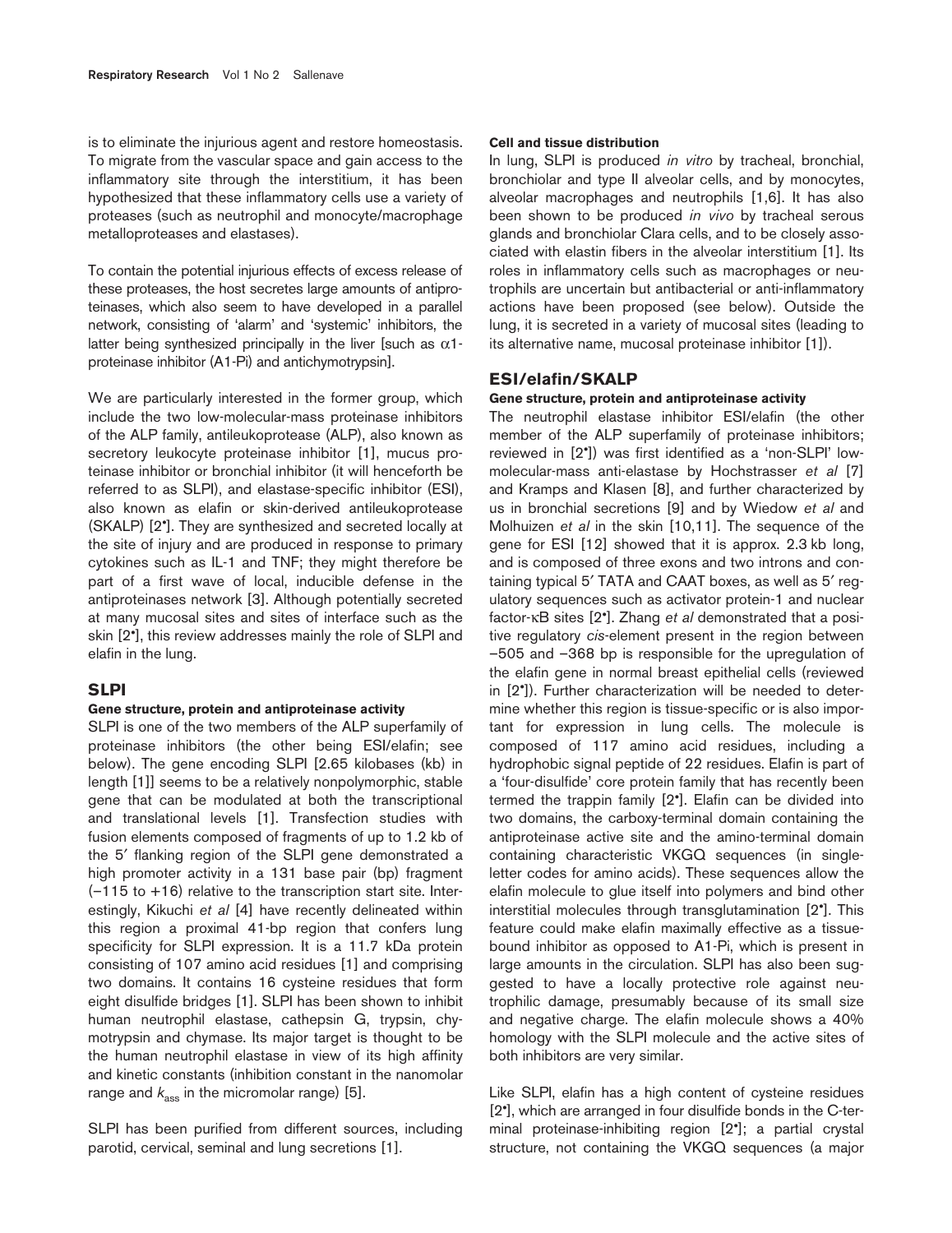feature of the molecule) has recently been determined [2•]. Elafin has been shown to be more specific in its spectrum of inhibition than SLPI: it inhibits pig pancreatic elastase, human neutrophil elastase and proteinase-3 [2•].

## **Cell and tissue distribution**

As mentioned above, elafin was first demonstrated in the skin and in lung secretions but is also present at mucosal sites in many tissues. Its purification from sputum, its presence in tracheal biopsies and bronchoalveolar lavage from both normal subjects and patients [13], and its synthesis by Clara cells and type II cells indicate, as for SLPI, a tracheo-bronchioalveolar origin. It is present in highest concentrations in sputum (at approximately 10% of the concentration of SLPI). We have recently investigated its presence in the peripheral lung and have shown by immunohistochemistry that macrophages are a primary source (J-M Sallenave, unpublished data).

#### **Regulation of SLPI and elafin**

It has been shown that 'alarm signals' such as bacterial LPS, IL-1, TNF, neutrophil elastase and defensins are able to switch on the production of these inhibitors [3,14,15]; conversely, anti-inflammatory and 'remodelling' cytokines such as transforming growth factor-β can switch them off (this has been demonstrated at least for SLPI [16]). By comparison, 'systemic inhibitors' such as A1-Pi and antichymotrypsin are upregulated mainly by a later wave of cytokines such as those of the IL-6 family (IL-6 and oncostatin M), suggesting that these different inhibitors might be physiologically involved at discrete and different time points as well as different locations. Interestingly, interferon-γ was shown to inhibit the LPS-induced SLPI upregulation in macrophages, suggesting a regulation of SLPI at the interface between innate and adaptive immunity [17••].

#### **Role of SLPI and elafin in innate immunity**

In addition to their proteinase inhibitory properties, which were historically first identified [5,7–11], and given their biochemical characteristics (low-molecular-mass cationic peptides, heavily disulphide bonded, with tissue distribution at mucosal sites), it followed that SLPI and elafin were good candidates for 'defensin-like' molecules. Indeed, they have recently been shown to have antimicrobial properties *in vitro* against bacteria, fungi and, potentially, HIV [2•,18]. *In vivo*, elafin is also active against *Pseudomonas aeruginosa* (see below). In addition to these direct effects on microbes, it has also recently been shown *in vitro* that LPS is able to upregulate SLPI production in macrophages [15] and that the addition of recombinant SLPI to human monocytes or the transfection of macrophages with SLPI or elafin downregulates pro-inflammatory mediators such as TNF and matrix metalloproteinases on stimulation with LPS, for example [15,19]. This suggests that these inhibitors might also function to interfere directly (by binding to LPS) or indirectly (by downregulat**Figure 1**



Role of SLPI and elafin in innate immunity. A representation of the alveolar space (delineated by the epithelium) and some of the molecules believed to be involved in innate immunity is shown. SLPI and elafin are elastase inhibitors that might be ideally placed to fight infection together with other molecules of the collectin family [such as the surfactant proteins A (SP-A)] and defensins (indicated by 1). In addition, SLPI and elafin have a role in modulating inflammation by inhibiting the neutrophil elastase (HNE, indicated by 2) and its potential deleterious effects on epithelial cells (indicated by 3) or by interfering with the agonistic effects of LPS on alveolar macrophages (indicated by 4, dotted line).

ing nuclear factor-κB function, for example [20•]) with LPS in a feedback fashion (see Fig. 1). LPS and SLPI seem also to be coupled *in vivo* in that LPS responsiveness is modulated by SLPI; indeed, macrophages derived from a mouse line naturally resistant to LPS (C3H/HeJ, recently found to have a mutation on the gene encoding Toll-4) consistently expressed high levels of SLPI, in contrast with C3H/HeN, a strain sensitive to LPS.

# **Role of SLPI and ESI/elafin in lung pathophysiology**

As mentioned above, SLPI and elafin were first isolated in the lung from sputum secretions from patients with chronic obstructive pulmonary disease (COPD) as the most abundant elastase inhibitors. It followed that one of their roles might be in controlling excess elastase release from the neutrophils present in these secretions.

#### **COPD/emphysema and cystic fibrosis**

In contrast to the A1-Pi deficiency in patients with the genetic form of emphysema, no polymorphisms have been reported so far for SLPI or elafin, although such studies are scarce. There is therefore no definite indication of whether a deficit in either SLPI or elafin could be responsible for the development of COPD in patients that are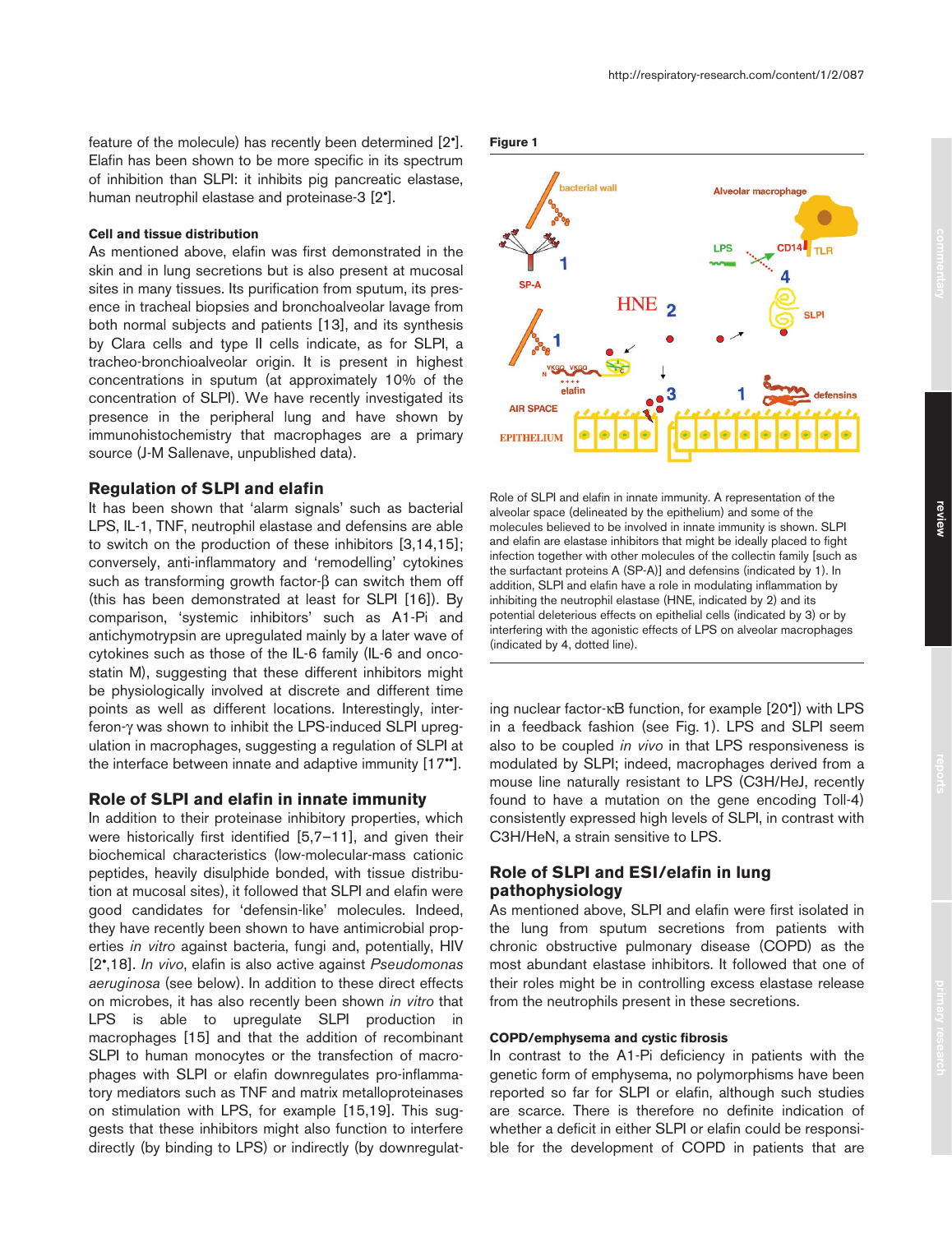**Figure 2**



SLPI and multiorgan failure score (MOFS) in patients with acute lung injury. The extent of organ involvement and severity of organ failure were quantified with a modified Goris organ failure score. SLPI levels were measured by enzyme-linked immunosorbent assay in bronchoalveolar lavage from 35 patients with acute lung injury. SLPI levels were correlated with MOFS  $(r = 0.55; P = 0.0028)$ . This suggests that SLPI could be used as a marker for acute lung injury. Indeed, we found recently that SLPI is increased in patients at risk of developing ARDS who later developed the disease, compared with patients at risk of ARDS who did not develop the disease [13].

otherwise A1-Pi sufficient. When the levels of SLPI were measured in relevant controls and patients with COPD, SLPI levels were found in significant amounts in bronchoalveolar lavage and sputum [21,22]. In contrast with the situation in genetic emphysema, in which A1-Pi levels are drastically decreased, we and others have found antigenic levels of SLPI to be increased in COPD and cystic fibrosis [6]. Compared with SLPI, elafin levels seem to be downregulated in these pathologies, suggesting that SLPI and elafin might be differently regulated in chronic situations.

#### **Acute respiratory distress syndrome (ARDS) and pneumonia**

In ARDS, both SLPI and elafin are markedly increased in bronchoalveolar lavage fluid [13] compared with control subjects. Interestingly, SLPI BAL levels were positively correlated with the multiple organ failure score (MOFS, see Fig. 2), suggesting that antiproteases such as SLPI might be released in this pathology as an aborted and unsuccessful attempt to control injury. Furthermore, in patients with pneumonia, SLPI levels were found to be increased in serum [23], which is consistent with the hypothesis that these inhibitors are 'alarm inhibitors' whose role might be relevant at the onset of the inflammatory process.

## **Asthma**

Although still a contentious issue, emerging evidence suggests that serine proteases might be important in the pathophysiology of asthma. Mast cell and leukocyte serine protease levels are elevated in the airways of asthmatic

patients and one study has shown that patients with A1-Pi deficiency develop asthma more readily [24]. Although studies measuring SLPI and elafin in asthmatic patients are scarce, animal models of allergic diseases have shown SLPI to be of benefit in inhibiting both early and late phase events [25].

# **Therapeutic potential of SLPI and elafin Use of recombinant proteins**

A1-Pi protein replacement therapy is actively being pursued in patients with severe A1-Pi deficiency and COPD. Although definite results from these studies are eagerly awaited, low-molecular-mass protease inhibitors such as SLPI and elafin have the advantages of size, diffusibility, and possible anchorage to the interstitium (see above), which is where the action is. Although no studies in patients have been reported with the use of recombinant elafin, the use of SLPI in normal subjects and in cystic fibrosis patients has been investigated. Unfortunately, these studies have been hampered by a short halflife and poor accessibility of the recombinant product to diseased areas in cystic fibrosis patients (reviewed in [1]).

#### **Gene therapy**

Although still in its infancy compared with pharmacological methods of drug delivery, gene therapy might be advantageous, owing to its less transient nature. Because of its natural tropism for the lung, adenovirus could be the vector of choice for gene therapy applications. Historically, most of these applications have been directed in the lung at chronic pathologies such as cystic fibrosis or cancer. This is by no means the best case, given the chronic nature of these pathologies in which a repeated administration of vectors would be necessary to achieve adequate levels of therapeutic transgenes. Unfortunately, the immune response directed against the currently available 'first and second generation' adenovirus vectors currently precludes their use in such settings. However, the generation of 'gutless' vectors (which express almost no viral genes) has shown to drastically improve the duration of transgene expression in rodent models [26••]. This type of vector is an important feature of adenovirus gene therapy techniques, but its generation remains technically challenging at present.

However, the constructs currently available are already useful for the study of experimental models in which immune responses are less of a concern and that mimic a clinical setting in which a therapeutic opportunity might exist between the presentation of patients and the development of irreversible acute inflammation. Such situations could include lung infections leading to pneumonia, ARDS or sepsis.

Indeed, success has been achieved in animal models of lung infections and endotoxemia in rodents, by using adenovirus vectors expressing molecules such as IL-12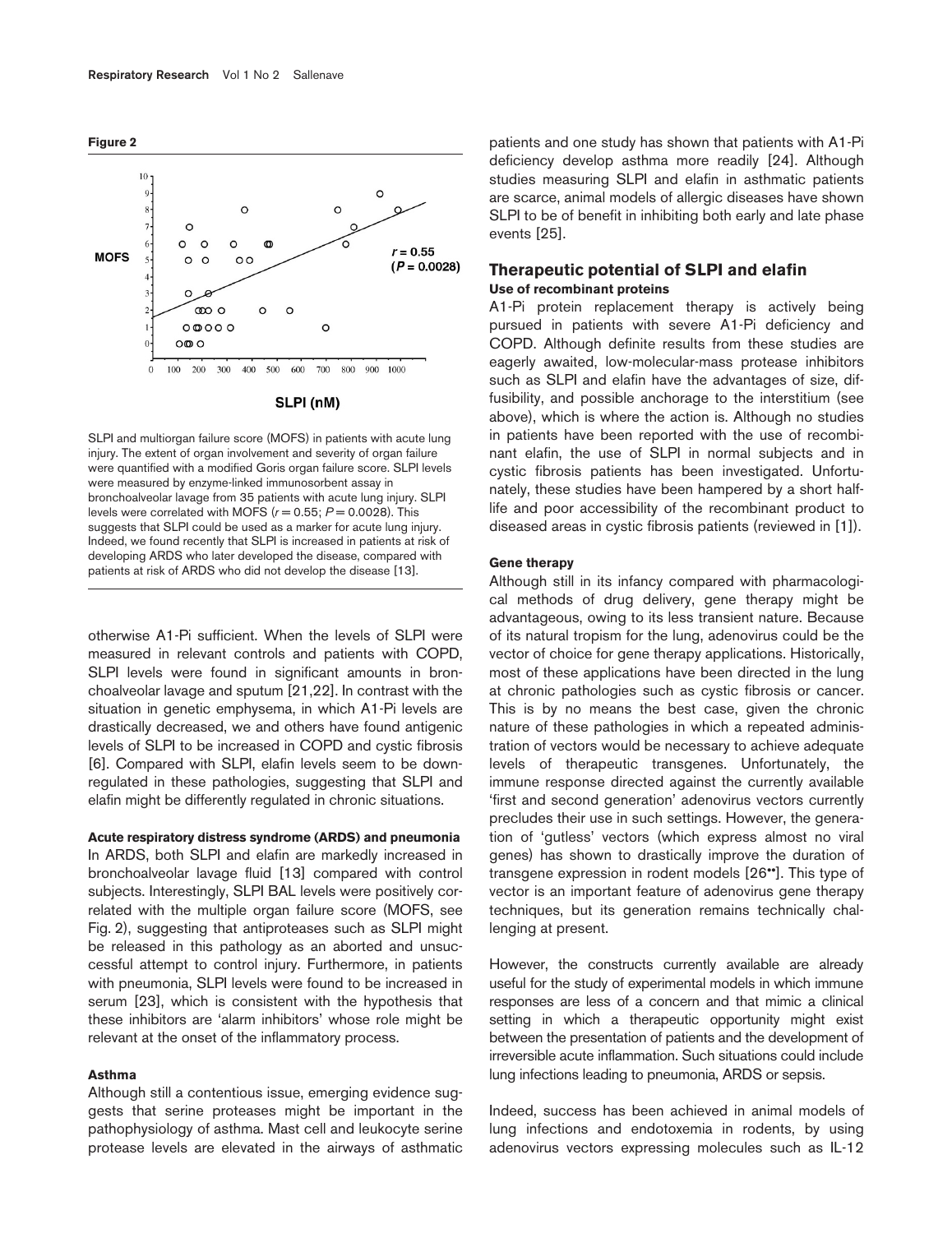#### **Table 1**

#### **SLPI and elafin characteristics**

| Property                             | <b>SLPI</b>                                                                                         | ESI/elafin/SKALP                                                 |
|--------------------------------------|-----------------------------------------------------------------------------------------------------|------------------------------------------------------------------|
| Family name                          | Four disulfide core                                                                                 | Four disulfide core/trappin                                      |
| Molecular mass (kDa)                 | 11.7                                                                                                | 9.8                                                              |
| Spectrum of protease inhibition      | HNE, trypsin, chymotrypsin, tryptase,<br>chymase, cathepsin G                                       | HNE, pig pancreatic elastase, proteinase-3                       |
| Cell and tissue distribution in lung | Tracheal, bronchial, Clara, alveolar type II cells,<br>monocytes, alveolar macrophages, neutrophils | Tracheal, Clara, alveolar type II cells,<br>alveolar macrophages |
| Regulatory stimuli                   | LPS, IL-1, TNF, HNE                                                                                 | IL-1, TNF, HNE                                                   |
| <b>Biological properties</b>         | Antimicrobial, antiviral, anti-HNE, inhibition of<br>monocyte inflammatory potential                | Antimicrobial, anti-HNE                                          |
| Gene therapy potential               | Currently being explored                                                                            | Adenovirus-elafin protects against lung injury<br>(rodent model) |
|                                      |                                                                                                     |                                                                  |

HNE = neutrophil elastase.

and TNF (lung infections) and IL-10 (endotoxemia) [27•–29•]. An important and useful feature of adenovirus administration is the compartmentalization of transgenes administered in the lung, which thereby prevents unwanted systemic effects of potentially toxic molecules such as TNF. Because of the previously mentioned characteristics of SLPI and elafin as 'alarm molecules' involved in the regulation of early events in the inflammatory process, the overexpression of these inhibitors would be of benefit in combating bacterial infections and their inflammatory sequelae. Our own studies have shown that the overexpression of elafin with an adenovirus vector (AdmCMV-elafin, in which CMV stands for cytomegalovirus) [30] significantly improved acute lung injury induced by *Pseudomonas aeruginosa* in C57/Bl6 mice (AJ Simpson and J-M Sallenave, unpublished data). The exact mechanism of the protection conferred by the elafin molecule is unclear at present and is still under investigation, but it might involve a dual mode of action, by killing the pathogens while dampening down the unwanted effects of neutrophil histotoxic molecules such as elastase.

# **Conclusion**

SLPI and elafin/ESI/SKALP (see Table 1 for a summary) are gradually being recognized as potent locally produced elastase inhibitors whose characteristics allow them to be present first at the onset of inflammation. Strategies either to overexpress them (by using recombinant proteins or adenovirus-mediated delivery) or to inhibit them (by using neutralizing antibodies) have underlined their importance *in vivo* in the modulation of lung injury in asthma models [25], IgG immune-complex models [20•] or bacterial models, for example. Translating these findings into the clinical setting and identifying the best vector for administration and the cohort of patients most likely to benefit will remain, undoubtedly, a major focus of studies.

#### **Acknowledgements**

I acknowledge the support of the Salvesen Emphysema Research Trust, MRC-UK, the Wellcome Trust, the Scottish Hospital Endowment Research Trust, the British Lung Foundation, the Canadian Cystic Fibrosis Foundation and MRC–Canada. I thank the other members of my group, particularly Dr GA Cunningham, Dr PT Reid, Dr AJ Simpson, Mr ME Marsden and Professor C Haslett, for their involvement with the published work on SLPI and elafin, and also Professor J Gauldie, Dr SC Donnelly for his help in the study of acute lung injury, and Dr K Farmer for reviewing this manuscript.

#### **References**

Articles of particular interest have been highlighted as:

- of special interest<br>• of outstanding inter-
- •• of outstanding interest
- 1. Stolk J, Hiemstra P: **Recombinant SLPI: emphysema and asthma.** In *Emphysema and Infection*. Edited by Stockley RA. Basel: Birkhauser; 1999:55–67. [Molecular Biology of the Lung, vol 1.]
- 2. Schalkwijk J, Wiedow O, Hirose S: **The trappin gene family: proteins**  • **defined by an N-terminal transglutaminase substrate domain and a C-terminal four-disulphide core.** *Biochem J* 1999, **340**:569–577.

This is an exhaustive review of the structure and functions of the members of the trappin family, to which elafin belongs.

- 3. Sallenave J-M, Schulmann J, Crosley J, Jordana M, Gauldie J: **Regulation of secretory leukocyte proteinase inhibitor (SLPI) and elastase-specific inhibitor (ESI/elafin) in human airway epithelial cells by cytokines and neutrophilic enzymes.** *Am J Respir Cell Mol Biol* 1994, **11**:733–741.
- 4. Kikuchi T, Abe T, Satoh K, Narumi K, Sakai T, Abe S, Shindoh S, Matsushima K, Nukiwa T: **cis-acting region associated with lung-cell specific expression of the secretory leukoprotease inhibitor gene.** *Am J Respir Cell Mol Biol* 1997, **17**:361–367.
- 5. Boudier C, Bieth JG: **The proteinase–mucus proteinase inhibitor binding stoichiometry.** *J Biol Chem* 1992, **267**:4370–4375.
- 6. Sallenave J-M, Si-Tahar M, Cox G, Chignard M, Gauldie J: **Secretory leukocyte proteinase inhibitor is a major leukocyte elastase inhibitor in human neutrophils.** *J Leukoc Biol* 1997, **61**:695–702.
- 7. Hochstrasser K, Albrecht GJ, Schonberger G, Rasche B, Lempart K: **An elastase-specific inhibitor from human bronchial mucus. Isolation and characterization.** *Hoppe-Seyler's Z Physiol Chem* 1981, **362**:1369–1375.
- 8. Kramps JA, Klasen EC: **Characterization of a low molecular weight anti-elastase isolated from human bronchial secretion.** *Exp Lung Res* 1985, **9**:151–165.